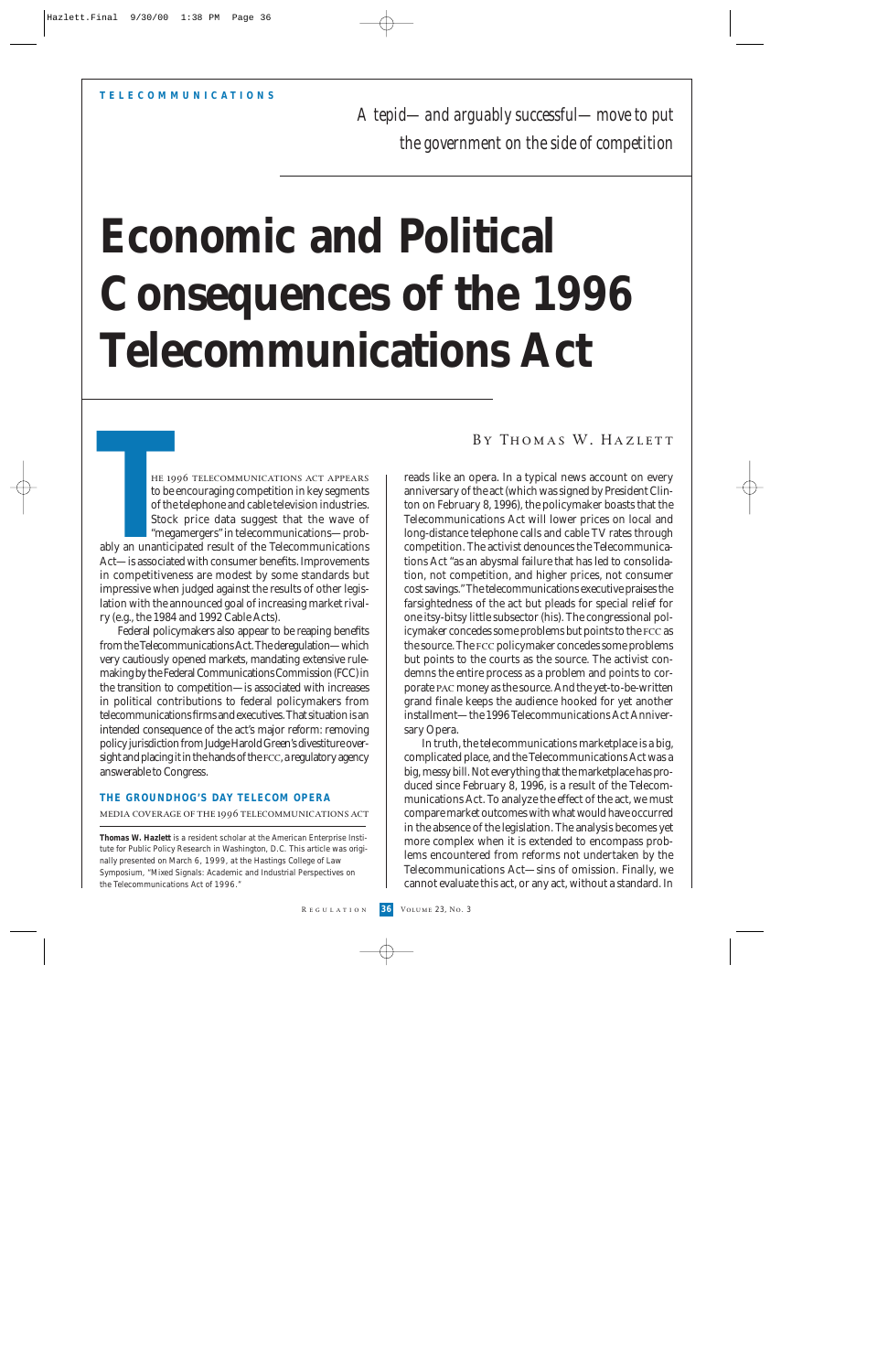other words, what do we expect an omnibus legislative package to achieve? New laws undeniably contain compromises and blemishes.

#### **GRADING ON THE CURVE**

Against what baseline should we compare the 1996 Telecommunications Act? In the telecommunications policy world, only the following handful of major federal statutes can be used for comparison:

- Radio Act of 1927
- •Communications Act of 1934
- •Cable Communications Policy Act of 1984

•Cable Television Consumer Protection and Competition Act of 1992.

From the perspective of consumer welfare, the verdict on those measures is grim. The Radio Act allowed commercial broadcasters to cartelize the emerging radio market, blocking competitive entry via regulation. That anticompetitive outcome was cemented in place by the 1934 Communications Act, which brought the regulation of wireless and wireline communications under one umbrella agency. The regulation of long-distance service was well established under the regulated monopoly model. The 1934 Communications Act shuffled offices and name plates, granting a quasi-permanence to extant promonopoly policies.

Half a century later, the 1984 Cable Act preempted local regulation of cable television rates, allowing prices charged by operators to rise without constraint after December 29, 1986 (i.e., deregulation was phased in from October 1984). Although rates rose in the deregulation period slightly faster than previously, quality also increased. Operators expanded channel allotments and networks procured more expensive programming. During the 1987–88 upward price blip, subscriber growth increased from trend—evidence that the rate control regime had increased rather than lowered quality-adjusted prices. In its provisions related to cable television (TV) franchising, however, the legislation had clear anticonsumer consequences. It required local governments to license local cable entrants, and it barred telephone companies from receiving such franchises except in rural, sparsely populated communities. Those provisions clearly raised barriers to entry in the sector, thereby enhancing the emerging monopoly power of cable operators.

Finally, the 1992 Cable Television Consumer Protection and Competition Act modestly enhanced the opportunities for competitive entrants in cable TV markets with rules allowing upstart rivals better access to video programming. The measure's primary thrust, though, was rate reregulation. Cable systems responded to rate rollbacks mandated by the Federal Communications Commission by lowering quality. Consumers reacted negatively to the lower price–lower value package: Subscriber growth sharply dropped under the regulatory scheme. The outcome was apparent even to regulators touting the benefits of regulation, and the reaction prompted the fcc to quietly relax controls beginning in late 1994.

It is likely that at least three of the four telecommunications laws described above produced zero net benefits for consumers—or worse. The 1927 Radio Act and the 1992 Cable Act definitely appear to have harmed consumers, raising the effective (quality-adjusted) price of service delivered to customers. The 1934 Communications Act had no appreciable effect on consumers; it merely codified rules already in place.

On the basis of that earlier legislation, a judging standard emerges. If the Telecommunications Act of 1996 results in positive net gains for the broad class of consumers—lower prices in quality-adjusted terms—the evidence should render the legislation a comparative public policy "success."

#### **EVALUATING MARKETPLACE EVIDENCE**

the telecommunications Act, according to its sponsors, had these major economic policy goals:

- •Increase competition in local and long distance telephone markets.
- Increase competition in cable TV markets.

Events since the act was passed have raised the possibility that the legislation also had these unannounced goals:

•Increase mergers between large telecommunications firms.

•Increase congressional jurisdiction over the telecommunications industry.

I evaluate the effect of the legislation on each of these possible outcomes.

#### **LONG DISTANCE COMPETITION**

what progress has been made under the 1996 Telecommunications Act to enhance competition in longdistance service? (Long-distance service is sometimes called interexchange service, and a company offering such service is called an interexchange carrier, or ixc.) There has been none. That verdict is easily reached because the liberalization of long-distance related specifically to the entry of Bell Operating Companies (bocs); other local exchange carriers were already free to integrate into long-distance markets within their local service territories (where, specifically, the ban applied to the bocs). However, entry into longdistance by the bocs was conditioned on the satisfaction of a 14-point checklist and on a "public interest" determination made by the fcc. In the three years following the act, the fcc denied several petitions submitted by various bocs, and granted none. Thus far, the act has done nothing to promote competitive entry into long distance.

That situation does not render the policy senseless, however. It is plausible to think that (a) the protective licens-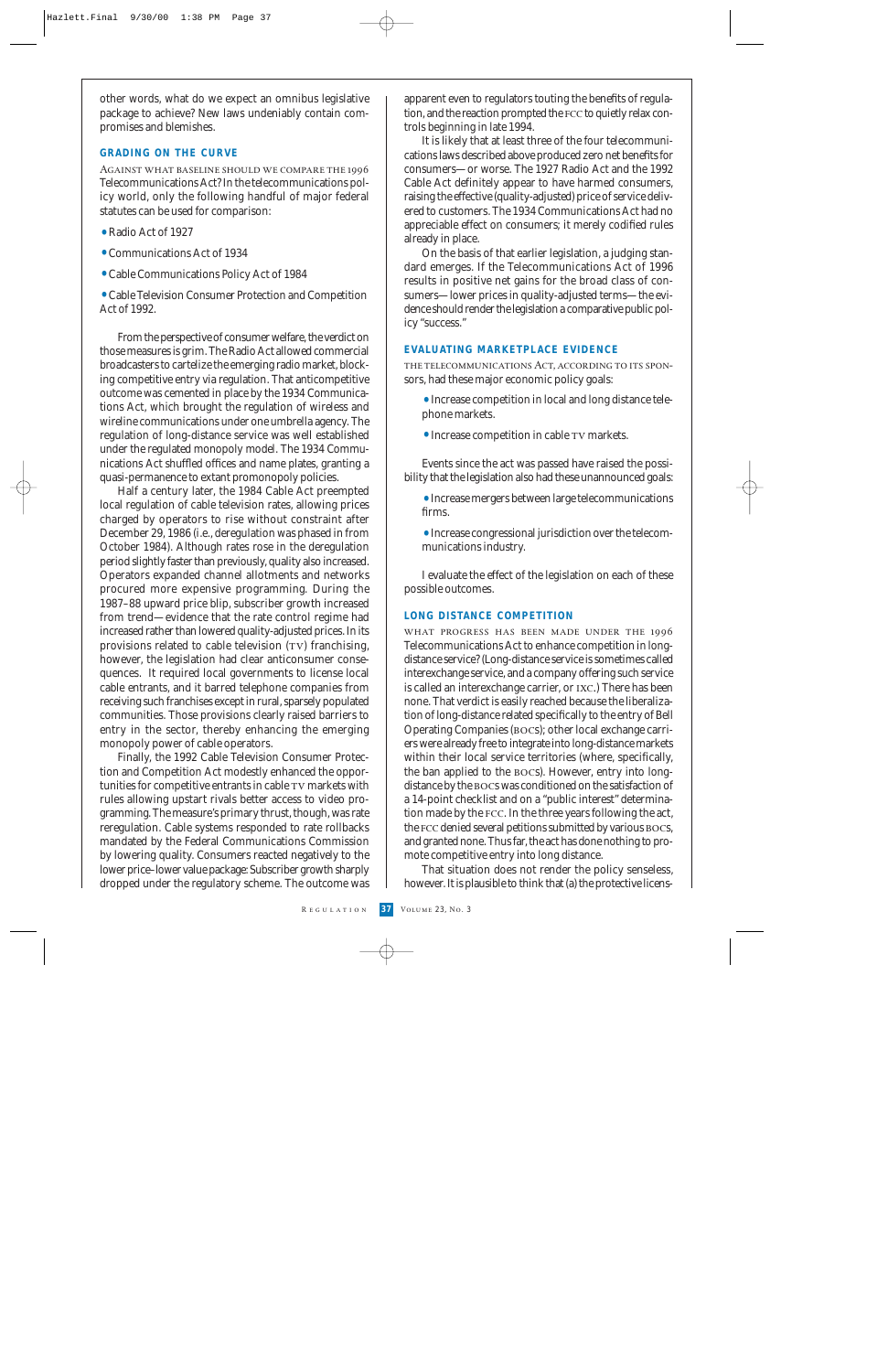#### **TELECOMMUNICATIONS**

ing layer that has slowed bocs' long-distance entry was necessary to gain a majority to pass the Telecommunications Act, and/or (b) the ixc-entry process of the act is working to provide an incentive for bocs to open local markets. The latter view claims that, given additional time, the "open local, integrate into long" bargain will prove beneficial to consumers.

The first argument is assuredly correct. The fierce opposition of the ixcs to pro-boc legislation very likely would have blocked any legislation if a compromise had not been reached. The Telecommunications Act, as introduced in early 1995, did not include either the 14-point checklist or the public interest determinations as requirements for bocs'

of competitive local-exchange carriers (clecs)—it appears at least neutral.

**CLEC Market Shares** The status of clecs, fledgling entrants attempting to take market share from established incumbent telephone carriers, is of interest. Although the health of competitors can be a misleading guide to the state of competition, in this instance it seems to be a reasonable starting point. The revealed preference of consumers shows that prices adjusted for quality are declining where competitors gain market share from rate-regulated incumbent monopolies.

Annual CLEC revenues show a strong overall growth

Taken as a whole, stock market evidence suggests that forward-looking investors see competitive local exchange services as a good investment.

entry into long distance. Those provisions were expressly added at the behest of the ixcs and were clearly intended to slow entry into long distance for a number of years.

The second argument—that the freezing of bocs' entry will prove useful over time—is clearly speculative. By the fcc's own admission, the policy has not yet succeeded in opening local telephone markets. On that premise, each boc's petition for permission to enter ixc markets within its local service area has been rejected. The prevention of enhanced competition in long distance has some cost to customers, and that cost is being borne upfront. In present value, risk-adjusted terms, the payoff in future competitive benefits will have to compensate, with interest, for early losses. That argument represents a highly leveraged public policy position, particularly in light of  $AT&T$ 's recent acquisition of the largest U.S. multiple cable system operator, TCI. The merger signals AT&T's decision to enter local telephone markets with its own facilities—abandoning the regulation-intensive approach available via the purchase and resale of unbundled network elements from existing local exchange carriers.

#### **LOCAL-EXCHANGE COMPETITION**

a great deal of attention has been directed toward the massive administrative process prompted by the act in FCC rulemakings and in federal court challenges to those rulemakings. Related discussion often leads to a comment on the futility of the act in promoting local competition, with the various sides choosing up villains. Evidence from the marketplace is not as negative, however. Indeed, by one measure—market share—competitive entry appears to be positively correlated with the Telecommunications Act, and by another measure—stock market performance trend from 1993 to 1998, including accelerated growth for the series in the post-act period. The small sample size limits the conclusions that may be drawn, but a significant increase in the growth rate of CLEC revenues seems to occur in the postact period. In 1993–95, clec revenues rose by \$475 million, or 114 percent. In the two years following the passage of the act, CLEC revenues

grew by \$2.2 billion, or 245 percent. The trend is supported by press accounts that claim that, as of March 1999, "165 new phone companies [have been] spawned by the law." The pattern suggests that the act may have been beneficial to the emergence of clecs and that clec market share has continued to grow in recent quarters.

That conclusion is reinforced by a provision of the act that eliminated state laws granting monopoly franchises for the provision of local telecommunications. Although many states had been independently abolishing or reforming such statutes and probably would have continued doing so, the federal preemption embodied in the act appears to have bolstered that trend. CLEC market shares are still modest (2.5) percent of lines, 5.0 percent of revenues), perhaps constraining the total benefits produced thus far but not obscuring the direction of change.

**CLEC Stock Market Performance** The performance of the small number of publicly listed CLECs during the five-year period from 1994 to 1998 presents a mixed picture. Only four companies can be charted throughout that period, a span during which the act was drafted, debated, amended, passed by Congress, signed by the president, enacted by the fcc, and litigated in federal courts. Because the act ostensibly aimed to enhance competition in the local exchange market, it is reasonable to conclude that firms specializing in providing such service enjoyed windfall gains during that period.

All four companies produced positive returns for shareholders over the period; two companies (Winstar and Intermedia) beat the Standard & Poor's 500 Index (s&p500) and two (ICG and GST) did not. The split may be somewhat misleading because Winstar's performance was sufficient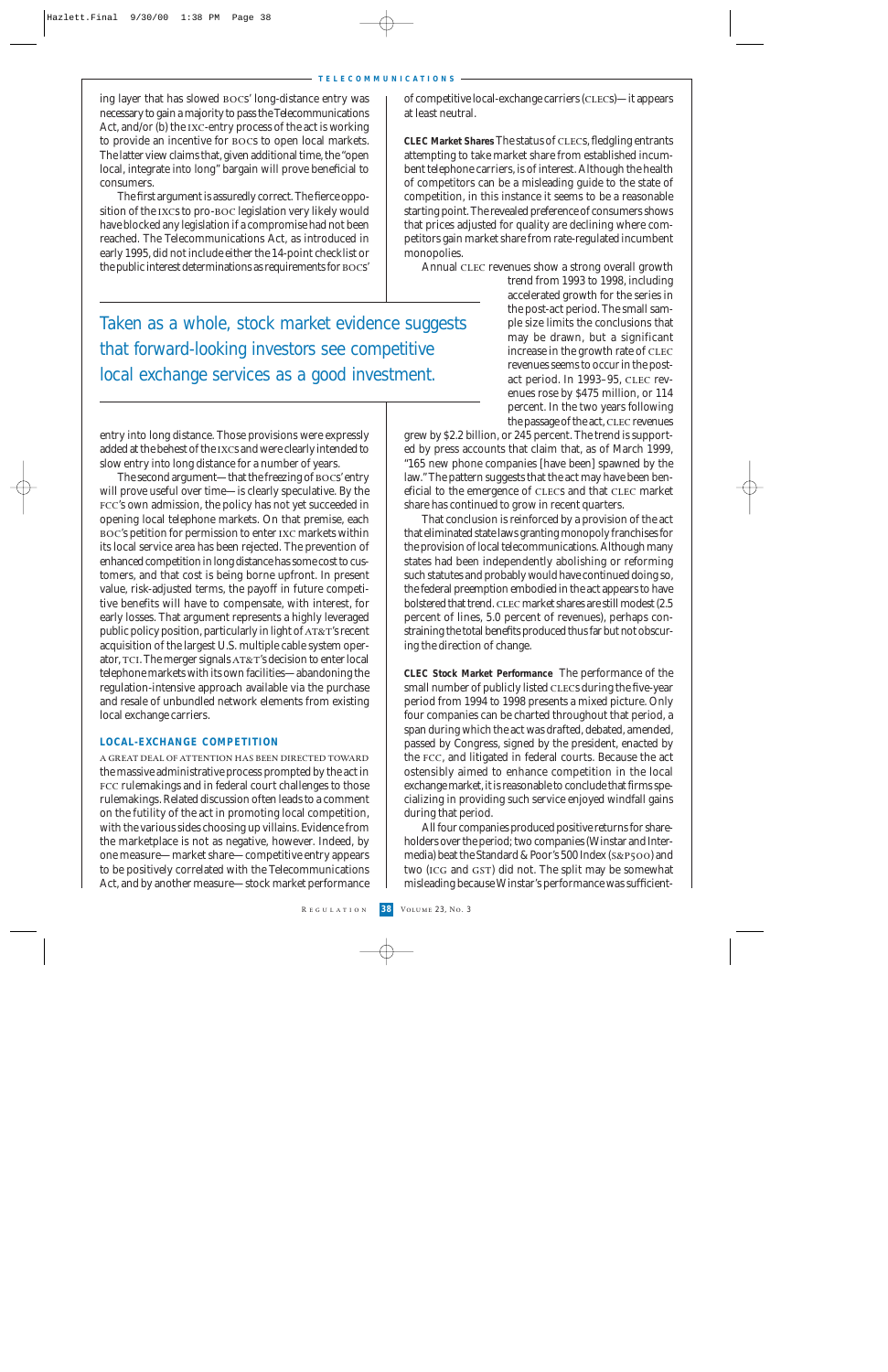ly in excess of the market return to make the performance of the portfolio of clec stocks superior to the market as a whole. If, for instance, an investor had put \$10,000 in each of the CLECs at the beginning of 1994, the equally weighted portfolio would have been worth \$179,226 at the end of 1998. The same amount (\$40,000) invested in the s&p500 would have been worth just under \$100,000. Hence, capital gains in the small, publicly listed CLEC sector were roughly twice the gains for the  $s\&P500$ . Some of the supranormal return is likely a risk premium for holding CLEC stocks, which all have betas in excess of 1. Nevertheless, the CLEC returns appear to be somewhat in excess of the market as a whole even with the adjustment.

Despite the fact that only a small sample of CLECs is publicly listed throughout the relevant period, the sample becomes substantially larger by sample end. The growth is consistent with the idea that competitive forces are increasing in the local telecommunications marketplace, although it is not clear how much of the increase is causally linked to the Telecommunications Act. By 1998, we observe that a number of firms have been successfully launched and are competing in local telecommunications markets. Moreover, some of those firms have substantial capitalizations: Level 3 Communications, whose initial public offering was in 1998, is valued at more than \$17 billion, and Teligent, Winstar, Nextlink, Allegiance, Covad, Intermedia, ICG, and RCN all have market caps of about \$1 billion or more. It is clear that the stock market takes these forays into the local telephone "monopolies" seriously. By way of comparison, throughout the years following the 1984 Cable Communications Policy Act (legislation promising greater competition in local cable markets), there never developed a single public firm of any size whose business strategy focused on offering head-to-head competition in cable service.

Taken as a whole, then, stock market evidence suggests that support provided to CLECs by the Telecommunication Act was positive but modest and that forward-looking investors see competitive local exchange services as a good investment.

**Market Returns of Local and Long Distance Providers** To enable the reader to gain some appreciation of how the Telecommunications Act may have influenced the most important industries "deregulated" by the legislation, I calculate rates of return (net of the market) for the leading local and long distance service providers. The set of firms examined in Table 1 includes the three major IXCs (AT&T, mci/WorldCom, and Sprint) and seven ilecs: sbc, Bell Atlantic, Ameritech, US West, BellSouth, Cincinnatti Bell, and GTE. The four CLECs publicly listed throughout the 1994–98 period are displayed, as well as firms in related industries such as cable TV (TCI, Comcast, Century, Adel-

phia) and wireless telephony (Air-Touch and Nextel).

What does Table 1 reveal? Lacking more exacting event study results, we observe that no sector appears to dominate the returns competition. Although firms on average appear to beat the s&p500, indicating that telecommunications shares exhibited relatively strong growth in equity value during the relevant period, individual firm returns are highly volatile and exhibit no visible sectoral patterns. The best performing large firm through this period was mci, which, acquired by rival long distance provider WorldCom, grew to have a capital value in excess of  $AT&T's$ .  $AT&T$ , still the largest long distance provider in terms of revenues and customers, underperformed the market as a whole. Sprint was in the middle.

Among the large ILECs, four firms beat the market and two firms underperformed. The equally weighted average annual abnormal return for the six firms was 3.25 percent, less than the equally weighted average annual return of 4.92 per-

# *Table 1*

### **Telecommunications Firms Ranked by Shareholder Returns, 1994-98**

|                         |              |                       |               | 5.14.5.151451.151451.157 |                   |                  |                      |
|-------------------------|--------------|-----------------------|---------------|--------------------------|-------------------|------------------|----------------------|
| Company                 | Sector       | Mkt Cap<br>(millions) | 1/94<br>Price | 12/98<br>Price           | $1/94 -$<br>12/98 | Annual<br>Growth | Adjusted<br>Ann. Gr. |
| <b>Winstar</b>          | <b>CLEC</b>  | \$1,360               | \$3.060       | \$39.000                 | 1174.51%          | 66.37%           | 38.57%               |
| <b>MCI</b>              | IXC          | 157.400               | 13.750        | 71.750                   | 421.82            | 39.16            | 15.91                |
| Cincinanati Bell        | ILEC         | 2,690                 | 3.257         | 15.356                   | 371.53            | 36.36            | 13.58                |
| Ameritech               | ILEC         | 71.600                | 17.368        | 63.375                   | 264.89            | 29.55            | 7.90                 |
| <b>BellSouth</b>        | <b>ILEC</b>  | 89,400                | 15.375        | 49.875                   | 224.39            | 26.54            | 5.39                 |
| <b>US West</b>          | ILEC         | 27,700                | 20.031        | 64.088                   | 219.94            | 26.19            | 5.10                 |
| <b>Century</b>          | CATV         | 1,140                 | 10.625        | 31.719                   | 198.53            | 24.45            | 3.66                 |
| <b>SBC</b>              | <b>ILEC</b>  | 102.900               | 17.930        | 53.389                   | 197.76            | 24.39            | 3.60                 |
| <b>Sprint</b>           | IXC          | 29,900                | 28.442        | 84.125                   | 195.77            | 24.22            | 3.47                 |
| <b>AirTouch</b>         | Cellular     | 53,000                | 25.250        | 72.438                   | 186.88            | 23.46            | 2.84                 |
| <b>Comcast</b>          | CATV         | 23,300                | 20.741        | 58.688                   | 182.96            | 23.12            | 2.55                 |
| <b>Intermedia</b>       | CLEC         | 954                   | 6.500         | 17.250                   | 165.38            | 21.56            | 1.25                 |
| <b>GTE</b>              | <b>ILEC</b>  | 62,200                | 27.294        | 64.523                   | 136.40            | 18.78            | $-1.07$              |
| <b>Bell Atlantic</b>    | ILEC         | 89,500                | 23.084        | 53.622                   | 132.29            | 18.36            | $-1.42$              |
| <b>Jones Intercable</b> | CATV         | 1,480                 | 15.875        | 35.625                   | 124.41            | 17.55            | $-2.09$              |
| AT&T                    | IXC          | 148,200               | 34.079        | 75.750                   | 122.28            | 17.32            | $-2.28$              |
| Adelphia                | CATV         | 2,330                 | 20.750        | 45.750                   | 120.48            | 17.13            | $-2.44$              |
| <b>TCI Group</b>        | CATV         | 30,200                | 27.250        | 55.313                   | 102.98            | 15.21            | $-4.04$              |
| <b>ICG</b>              | CLEC         | 909                   | 24.000        | 33.625                   | 40.10             | 6.98             | $-10.90$             |
| <b>GST</b>              | <b>CLEC</b>  | 254                   | 5.875         | 6.560                    | 11.66             | 2.31             | $-17.06$             |
| <b>Nextel</b>           | <b>ESMR</b>  | 8,160                 | 42.000        | 23.625                   | $-43.75$          | $-10.87$         | $-25.76$             |
| <b>S&amp;P 500</b>      | <b>INDEX</b> |                       | 466.510       | 1,163.630                | 149.43            | 20.06            |                      |
|                         |              |                       |               |                          |                   |                  |                      |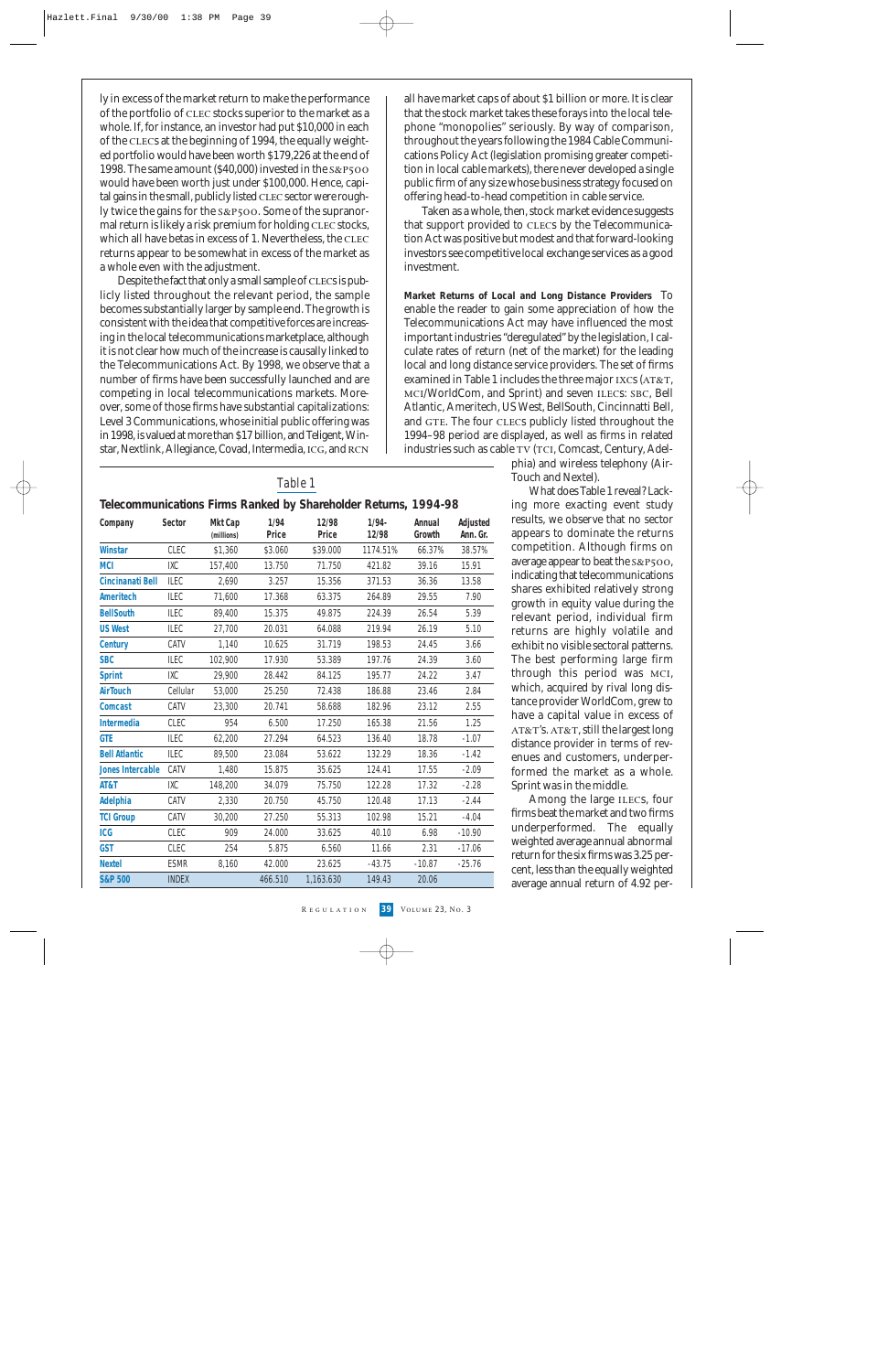cent for the ixcs but greater than the clec mean of 2.97 percent. That data can most easily be interpreted to indicate that the act was not associated with any radical restructuring of the telecommunications sector; a dramatic shift in policy would have resulted in markedly superior performance by one industry segment or another. Incumbent monopolists and oligopolists were not rendered unprofitable by the act, nor were competitive entrants showered with windfalls. The data temper the positive assessment of the CLEC postact performance. General prosperity in the sector unrelated to the legislation may account for the positive returns to clecs, ilecs and ixcs.

# **COMPETITION IN MULTICHANNEL VIDEO MARKETS**

the effect of the telecommunications act in pro-

when the Cable Act was passed in October 1992. Yet, the results were not encouraging for consumers. Despite the price reductions, cable subscribership did not increase. Indeed, cable penetration and viewership, the leading output measures in the industry, abandoned long-standing growth trends. Even the recovery from the recession of 1990–91 could not sustain cable household growth in the wake of the Cable Act.

The harsh marketplace reaction to the controls enacted under the 1992 legislation led to major changes in the regulatory structure. By the time the 1996 Telecommunications Act passed, the fcc had decided to effectively deregulate cable tv rates. Beginning in November 1994, the commission enacted rules that allowed cable systems to raise rates substantially when adding new program networks to basic cable menus. A series of "social contracts" were signed

> with cable system operators that further loosened controls. The liberalization quickly produced results: Cable subscriber growth turned up again in 1995. The higher rates successfully discouraged perverse attempts by cable operators to lower quality and defer investments in upgrading systems—activities that had rendered the previous rate rollbacks counterproductive.

**Higher Prices and Higher Quality** Although many press accounts in 1997 and 1998 associated rising cable rates with the Telecommunications Act, the argument is incorrect. Most cable systems were officially deregulated, as required by the act, but not until March 31, 1999. Moreover, the implication that there are consumer welfare losses associated with rising rates is rejected by the evidence. Rising prices are clearly linked to increasing demand for cable services, demand shifts fueled by quality enhancements. The data indicate that households are more likely to subscribe to unregulated packages than to price-controlled cable packages. Because the former packages are nominally more expensive, we can infer that subscribers perceive them to be of higher quality.

**Price Control Repeal** The statutory elimination of regulation may yield important additional benefits because it reduces risk in investments in cable TV system infrastructure. Such dynamic considerations are especially important when cable operators are vertically integrating into the Internet access business. Given the generous bandwidth of cable TV systems, high-speed modems can be cost-effectively delivered to many of the 97 percent of U.S. households passed by cable TV wires. (Of that number, about 70 percent subscribe.) This recent discovery has sent cable system values soaring; languishing at about \$2,000 per subscriber for nearly a decade, 1999 transactions in the capital market saw investors paying more than \$5,000 per subscriber. The cable euphoria is tied to

The data indicate that households are more likely to subscribe to unregulated cable packages than to price-controlled cable packages.

moting cable TV competition is complicated by two events: the 1992 Cable Act and the advent of digital direct broadcast satellite (DBS) service (by Direct TV/USSB) in June 1994.

The 1992 Cable Act offered rate reregulation for monopoly cable systems and modest policy measures designed to enhance competition. Chief among the latter was a provision making some agreements between cable satellite networks (such as  $A\&E$  or HBO) and cable systems non-exclusive, so that new competitors in cable markets could purchase programming to better attract customers. Digital do be service was initiated soon after passage of the act, and suppliers publicly credit the program access measure with enhancing their market prospects.

The primary effect of the 1992 Cable Act, however, was in reregulating the rates charged by  $11,000$  cable TV systems. Rates in the industry had been deregulated since 1987, when the federal preemption of local rate controls in the 1984 Cable Act became effective. The market pricing period from 1987 to 1992 was replaced by reregulation, starting with a rate freeze in April 1993. Pursuant to the 1992 Cable Act, fcc then enacted two rounds of rate rollbacks— 10 percent in September 1993 and an additional 7 percent in July 1994.

**Lower Prices and Lower Quality** The effect of the controls was rather dramatic. As seen in the cable TV component of the Consumer Price Index, collected by the Bureau of Labor Statistics, the average U.S. cable bill was about 10 percent lower in October 1994 than it would have been under the trend that was prevailing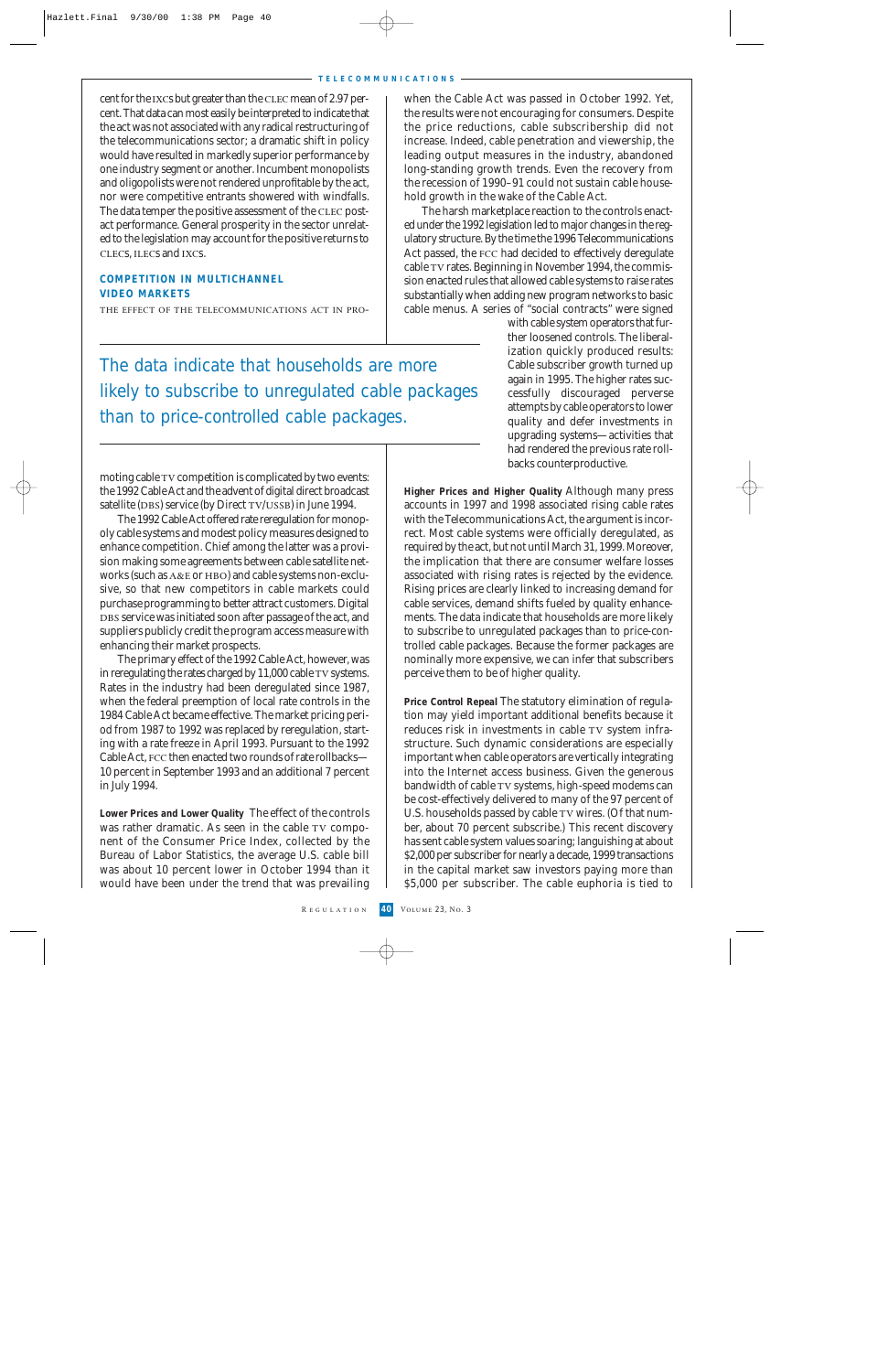# *Table 2*

#### **Largest Competitive Multichannel Video Program Distributors**

| Company                 | Mode             | Date Begun | 1999 Subscribers         |
|-------------------------|------------------|------------|--------------------------|
| <b>Direct TV/USSB</b>   | Satellite        | 1994       | 3,481,704 <sup>a</sup>   |
| <b>PrimeStar</b>        | <b>Satellite</b> | 1990       | 2,029,452 <sup>b</sup>   |
| <b>EchoStar</b>         | Satellite        | 1996       | 1,168,029c               |
| Ameritech               | Overbuilder      | 1996       | $>$ 200.000 <sup>d</sup> |
| <b>SNET<sup>e</sup></b> | Overbuilder      | 1997       | 28,000 <sup>f</sup>      |
| <b>GTE</b>              | Overbuilder      | n.a.       | 102,5679                 |
| <b>Knology Holdings</b> | Overbuilder      | 1994       | 80,068h                  |
| <b>RCN</b>              | Overbuilder      | 1997       | 276,088 <sup>i</sup>     |
| <b>OpTel</b>            | <b>SMATV</b>     | 1993       | 217,593J                 |

aMarch 29,1999 figures from www.dbsdish.com. blbid. clbid. dAmeritech Extends Cable Competition in Detroit Metro Area, Ameritech Press Release, www.ameritech.com eSouthern New England Telephone, acquited by SBC Communications in 1998. <sup>f</sup>Email communication from SNET (July 15, 1999). 9May 1999; Fast-Growing Knology 'Scares' Cable, MULTICHAN-NEL NEWS (June 22, 1998), pp. 52-3. <sup>i</sup>As of June 30, 1999 (SEC filing by RCN). JopTel, Inc. Reports Results for First Quarter, OpTel Press Release (Jan.14, 1999). SMATV (satellite master antenna television) suppliers serve residential developments, typically on a contract basis. They are also called "private cable" operators.

investor enthusiasm for the cable modem business. @Home, the leading supplier of such service, was capitalized (in March 1999) at \$17 billion despite having just 500,000 subscribers. (The investment translates to \$34,000 per subscriber.)

Although the breakthrough in data services effectively doubles the cable TV revenue stream (typical cable subscribers pay about \$35 per month, whereas high-speed Internet access subscribers pay that amount again), it requires substantial capital investments. Existing plant must be upgraded, and such upgrades are costly. Removing the risk premium associated with rate controls lowers the cost of capital in the sector, allowing the necessary investments to be made more efficiently. Conversely, the introduction of cable modems further removes rate regulation from serious consideration as a policy option. Constraining cable rates proved a failure even when industry technology was more settled. In the current maelstrom, rate rules encouraging efficiency-enhancing investments while preventing monopoly price markups are even more difficult to craft.

**Reducing Entry Barriers** The Telecommunications Act contained two provisions to advance competition in multichannel video markets:

•Curtailment of certain local zoning and ordinances banning DBS

•Permission for local telephone companies to obtain franchises from municipalities or from the fcc (fcc-granted franchises fall under the newly created Open Video System model wherein most channel capacity is reserved for third party programmers.)

It is unlikely that the DBS measure significantly affect-

ed the marketplace, although DBS operators publicly state that the reform helps them compete. But the second provision has led to substantial entry into previously monopolistic cable markets by several firms (see Table 2) including telephone companies permitted to own cable facilities by the 1996 Telecommunications Act. The largest overbuilders are Ameritech, a Bell Operating Company acquired by sbc-Communications, and RCN, an independent telecommunications provider offering integrated service (local telephony, video, and Internet access) in direct competition with established telephone and cable companies. Incumbent cable companies respond to entry by dramatically lowering prices and upgrading service quality. As the result of the competitive efforts of just those two firms, approximately 2.3 million households face substantially improved choices in the multichannel video market, which accounts for a little more than 2 percent of the U.S. market.

Although cable overbuilders (including many additional firms) now provide service to but a small fraction of U.S. households, their impact is growing. As in local telephone service competition, the level is modest, but the trend appears positive. The visible signs of success are more impressive in light of previous failures to promote competition with the 1984 and 1992 Cable Acts. The latter legislation abolished exclusive municipal franchises, but there was no documented increase in overbuilding from 1992 to 1996. In contrast, the 1996–99 period features a growing competitive market segment spearheaded by two integrated, well-capitalized telecommunications providers.

An even stronger growth pattern is seen in DBS, although it is problematic to associate that growth with the Telecommunications Act. As seen in Table 3, the subscriber growth rate before the Act (1993–95) exceeds the rate following the act (1995–97). We must be careful in categorizing the change, however, because the actual units sold increases in the latter period (sales growth is simply a lower proportion of an expanding base). The Telecommunications Act may not have launched DBS, but it apparently has not retarded it. The 1998 year-end DBS subscriber total of 9.28 million presages an important development regarding multichannel video competition: At DBS's 1998 growth rate, approximately 15 percent of U.S. households would have subscribed to DBS in the first half of 2000. That figure will officially designate the U.S. cable market as "effectively competitive" according to the 1992 Cable Act.

# *Table 3*

# **Growth in Multi-Channel Video Subscribers Before and After 1996 Telecommunications Act**

|              | 1993   | 1995   | 1997   | Pre-TA Growth | Post-TA Growth |
|--------------|--------|--------|--------|---------------|----------------|
| <b>DBS</b>   | 602    | 2.200  | 5.047  | 265.45%       | 129.41%        |
| <b>CABLE</b> | 58.834 | 62.956 | 65.929 | 7.01          | 4.72           |
| <b>MMDS</b>  | 400    | 850    | 1.000  | 112.5         | 17.65          |
| <b>TOTAL</b> | 59,836 | 66,006 | 71.976 | 10.31         | 9.04           |

**Sources:** Annual FCC Cable Reports; Sky Report (DBS).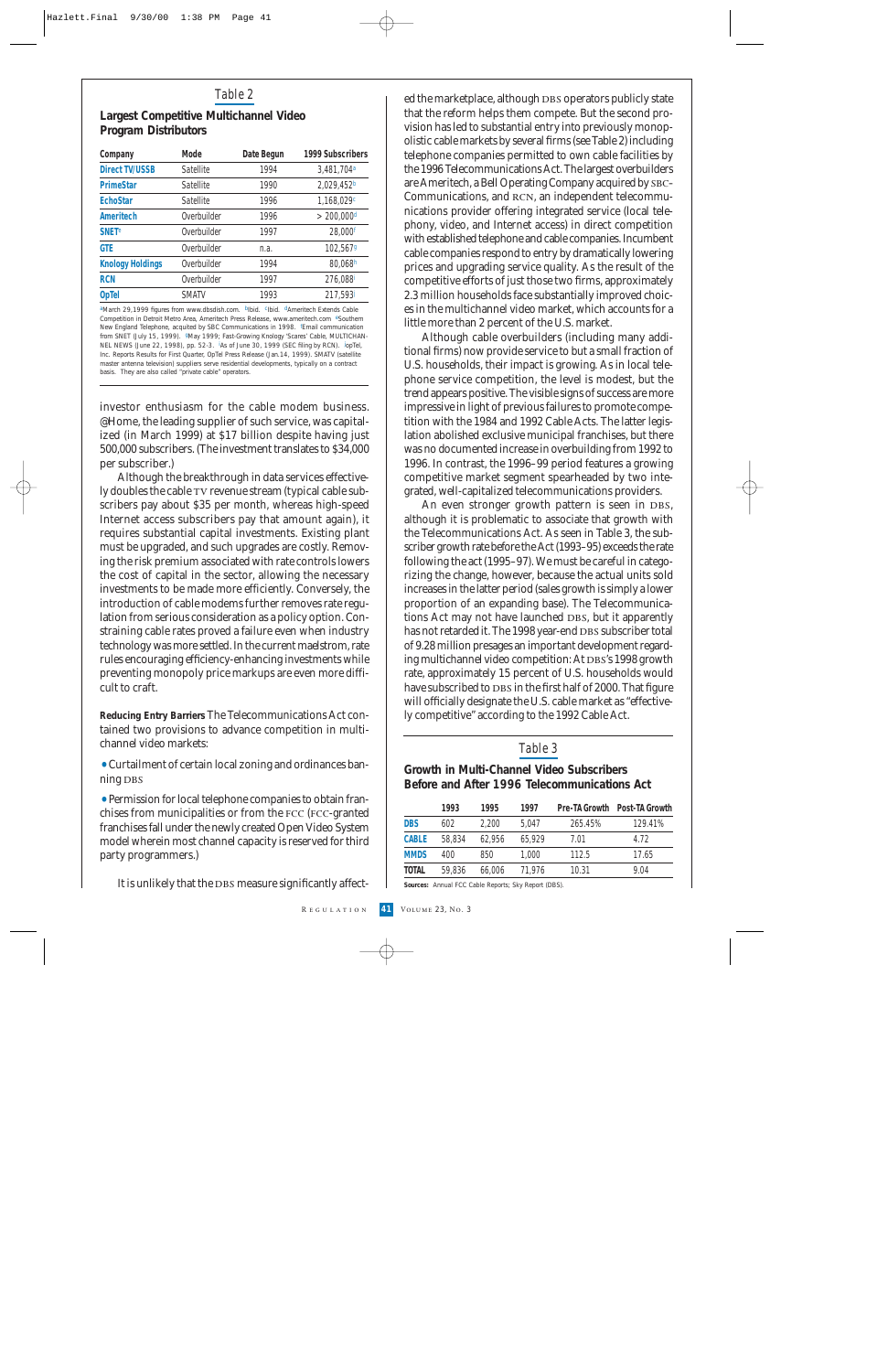**Reselling vs Facilities-Based Competition** Video dialtone (VDT) was the subject of the FCC's long-running regulatory rulemaking from 1987 to 1996. The nine-year administrative process produced an exhaustive record of how the commission should mandate that cable systems owned by telephone companies provide for common carriage of thirdparty programming. The VDT proceeding finally succeeded in licensing one provider—New Jersey Bell, a subsidiary of Bell Atlantic—to operate one system. The Dover, New Jersey, VDT system signed up 1,250 subscribers before being terminated in the wake of the passage of the 1996 telecommunications law. The system migrated to the new model for video common carriage, Open Video Systems (ovs), created by the act.

The story of  $VDT$  is summarized by a single number:  $1.47$ —the ratio of VDT filings to VDT subscribers. (Indeed, it is the high-end subscriber number achieved after nine years of administrative procedures.) A total of 851 comments, reply comments, and petitions for reconsideration were filed by various parties in FCC's rulemaking process.

The ovs process has resulted in a few thousand competitive cable subscribers—more than besting the total output of nearly a decade of VDT rulemaking. But it is striking that the two most carefully crafted models for competitive entry into local video markets, each meticulously designed to produce consumer benefits, have rendered the least amount of actual service to customers among the competitive alternatives available.

The lack of success by regulation-intensive frameworks to open up local cable markets mirrors the disappointing results obtained in the fcc's network element unbundling proceeding in telephony. The most successful CLECs, in the opinion of investors risking capital, rely primarily on their own physical facilities to provide local connections. With AT&T acquiring TCI, the country's largest operator of cable systems, and then executing a long-term agreement



with Time Warner, the country's second largest cable operator, the long-distance leader has signaled its strategy to provide independent (non-ilec) local access. The apparent abandonment of local reselling in favor of vertical integration into facilities-based competition signals a verdict common to cable and local telephony.

# **THE EFFECT OF TELECOMMUNICATIONS MEGAMERGERS**

perhaps no single development in the post-telecommunications Act marketplace has received more popular comment than the wave of mergers between the following large-scale telecommunications providers (the acquiring company is named first):

- SBC and Pacific Bell (April 1996)
- •Bell Atlantic and Nynex (April 1996)
- WorldCom and MCI (October 1997)
- AT&T and TCI (May 1998)
- SBC and Ameritech (June 1998)
- Bell Atlantic and GTE (July 1998).

None of those attempted mergers has been blocked by the antitrust authorities. As of this writing, the first four mergers have been consummated and the final two are pending. In addition, many smaller combinations have occurred, along with a rash of product development partnerships and marketing alliances. Such furious corporate restructuring in the telecommunications sector is identified by Wall Street analysts as preparation for dramatic changes in the way that communications services are created, supplied, and sold—a theory supported by the contemporaneous explosion in Internet stock values. Many analysts believe that customers will increasingly shop for branded, integrated packages of services. Large-scale firms can offer such "one-stop shopping" either on their own by integrat-

*Figure 2* **SBC/Ameritech Merger Announcement: Abnormal Stock Returns for Five Major Competitors (Adjusted by S&P 500) 1 Day 3 Day**

■ **WorldCom** ■ **AT&T** ■ **Sprint** ■ **GTE** ■ **BellAtlantic**

**42** Volume 23, No. 3

 $2.0 10 -$ 

**0**  $-1.0 -$ 

**-2.0**

**-3.0 -4.0**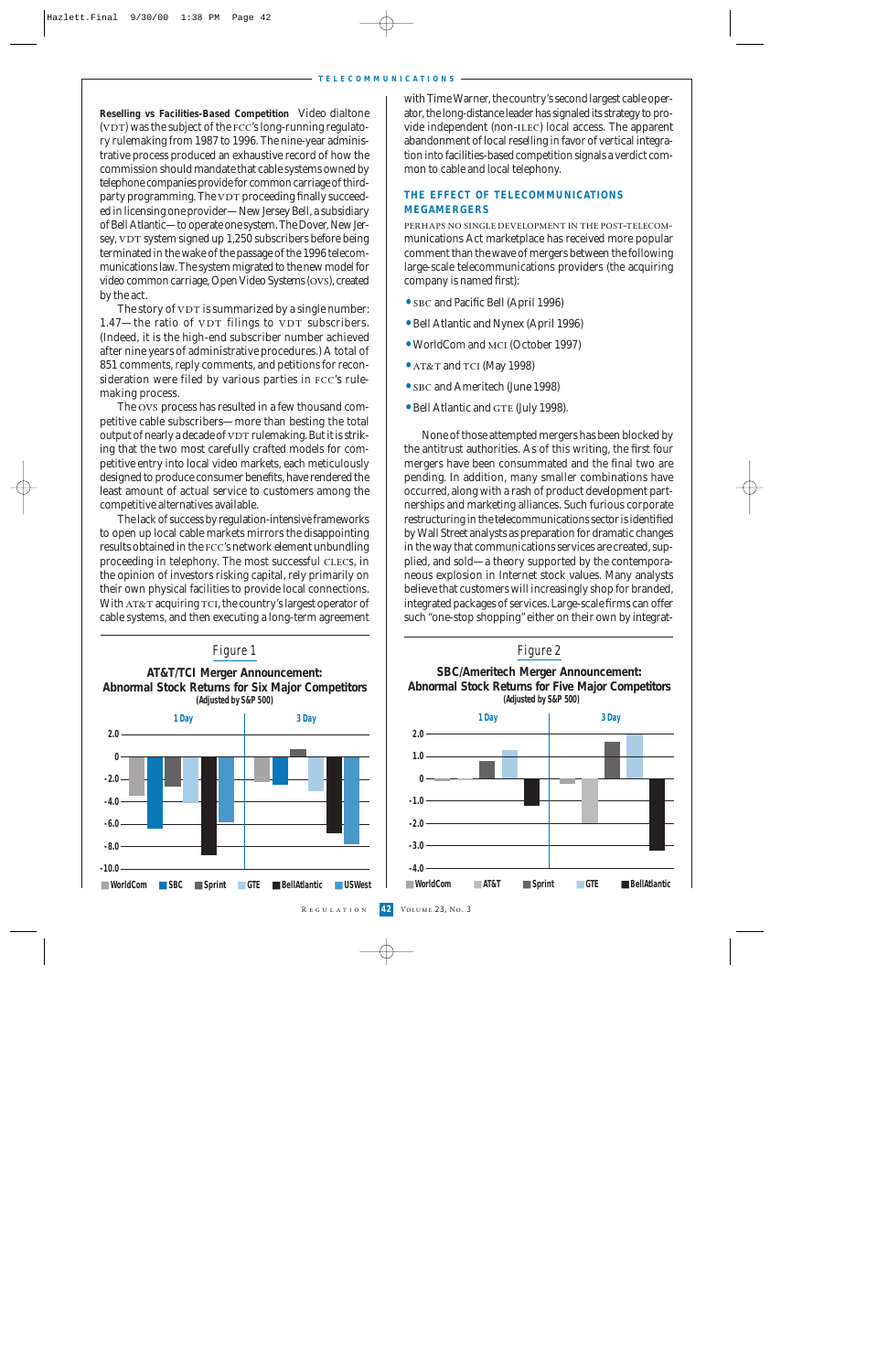ing into disparate product lines or by tying together the offerings of independent service providers. Mergers and joint ventures are seen as two sides of this coin.

The economic effect of such mergers and alliances is theoretically ambiguous. The standard method used by the antitrust agencies to screen such combinations for legality is to compare the likely benefits (greater efficiency in creating and distributing products to customers) against the likely costs (greater market concentration that may allow firms to raise prices to customers). Combinations likely to provide net efficiencies are presumptively legal. That analysis, conducted in each case by the U.S. Department of Justice

Antitrust Division, gave the "green light" to the four completed megamergers and is still being conducted for the SBC-Ameritech and Bell Atlantic-GTE mergers. Even so, the capital markets provide evidence about the efficiency implications of the mergers.

I evaluate three recent telecommunications megamergers  $(AT&T-TCI, Bell Atlantic-GTE, and$ 

sbc-Ameritech) by analyzing stock price reactions. The basic idea is to observe abnormal stock returns around the time a public announcement takes place to see what investor behavior (driving securities prices up or down) says about expected effects of the announcement. Abnormal returns are actual returns adjusted for the return of the market portfolio (here, the  $s\&P500$ ). If, for example, an individual stock exhibits a return of 8 percent over some period, during which the s&p500return is also 8 percent during the same period, then the abnormal return for the individual stock is zero. Because investors have strong incentives to carefully judge future changes in firm profitability on the basis of current information, and because capital markets are relatively efficient in rewarding good predictions while punishing inaccurate ones, stock price movements are



thought to embody sophisticated—and unbiased—projections of events, including merger announcements.

If two firms in an industry merge (i.e., there is a horizontal combination) and the stock prices of the remaining competitors increase in response, we may (lacking a better explanation) conclude that the observed anticipation of increased industry profitability is the result of an anticompetitive combination. (The "takeover effect" may be an alternative explanation, where rising returns for rivals are not associated with rising consumer prices.) If, conversely, competitor stock prices fall on announcement of a merger between two rivals, financial investors

Consumers will benefit from lower prices and more efficient service because of the dramatic changes in market structure after the Telecommunications Act.

> may believe that competition will intensify, thereby reducing prices and profits.

> The abnormal returns for one-day and three-day trading windows surrounding the three merger announcements are displayed in Figures 1, 2, and 3. In that analysis, competitors are defined as large-scale integrated telephone companies that are the most direct rivals of the merged firms. The financial evidence indicates that investors generally do not believe that any of the three mergers will systematically raise profits for their competitors, thus suggesting that prices are unlikely to rise from enhanced market power. The clearest results are evident in the AT&T-TCI merger, which is accompanied by strongly negative one-day returns for all of its large-scale rivals. The Bell Atlantic-GTE merger announcement generated similar negative returns for the competitive cohort, but of lower magnitude. The SBC-Ameritech merger produced mixed results, but the overall three-day returns to competitors are negative, which suggests that rivals are not expected to profit from the merger.

> Taken together, these results tend to support the efficiency view of the mergers and reject the market power explanation. The restriction of output associated with a merger that would raise prices to consumers would distribute gains across the entire set of horizontal competitors, but such gains do not appear to be anticipated by financial investors in the three mergers analyzed here. That evidence, together with formal DOJ approval of the previous megamergers, leads to the conclusion that consumers will benefit from lower prices and more efficient service because of the dramatic changes in market structure in the wake of the Telecommunications Act, regardless of whether the merger wave was intentionally encouraged by policymakers.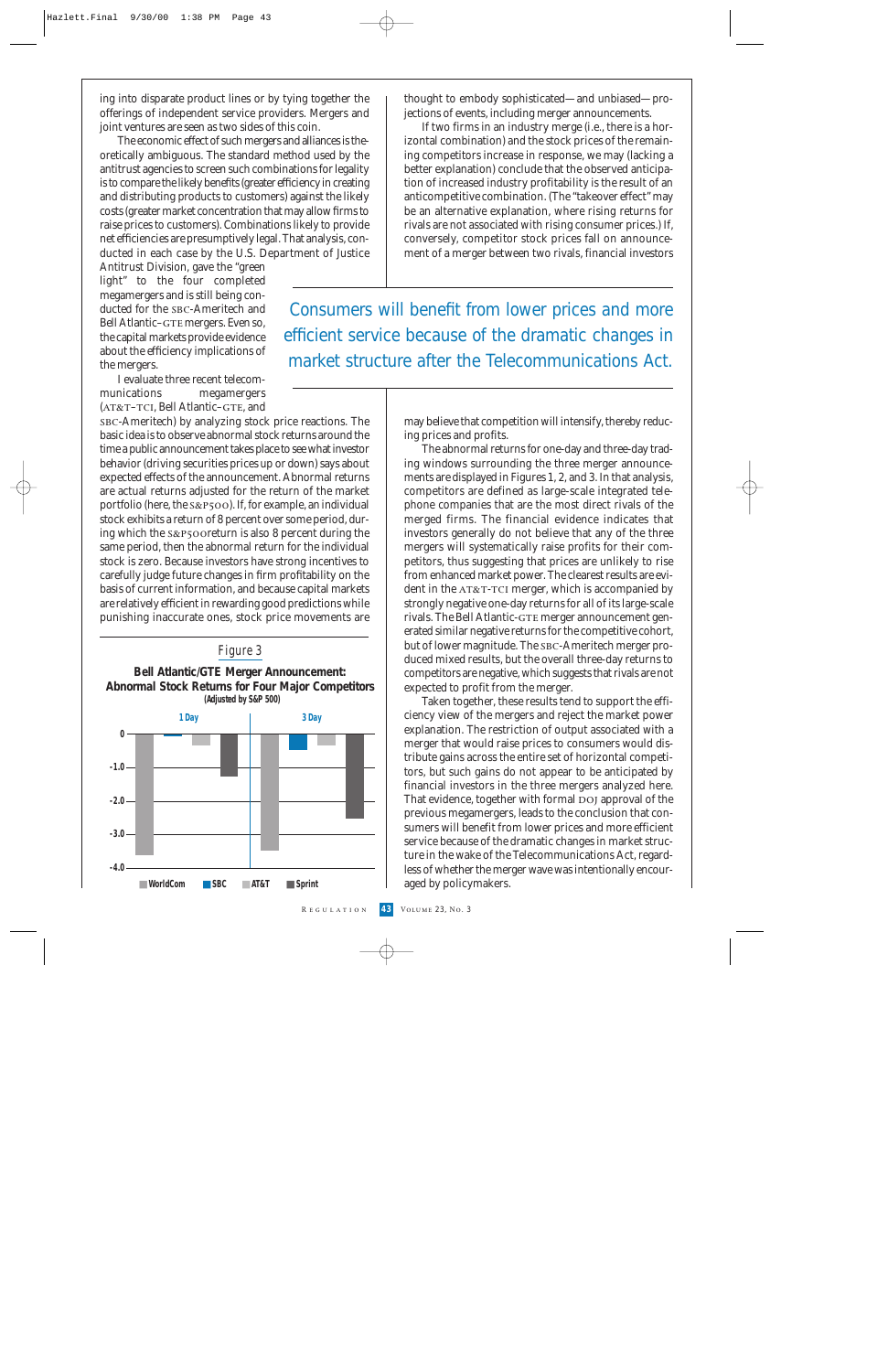#### **THE TELECOMMUNICATIONS ACT AND POLITICAL CONTRIBUTIONS**

the telecommunications act was the product of*realpolitik.* Reforms of that size and scope involve compromises and pork barrel bargains so that an actual majority (or supermajority capable of circumnavigating the veto power of various interest groups and committee chairs) can form a coalition to enact law. In the competitive rivalry of the political world, disparate interest groups jockey for advantage, holding out for better deals as long as the expected benefit exceeds the expected cost. Often, the interest of incumbent officeholders in continuing contentious legislation in future legislative sessions (where support groups can be cajoled or threatened, and where electoral benefits for the official can be duly extracted) combines with the interest of reform opponents (who, as supporters of the status quo, are rarely without a considerable number of friends—which is how the status quo came to be) to block legislation altogether. That situation describes the 20-year legislative impasse that preceded the Telecommunications Act, when countless efforts to "update" the 1934 Communications Act were stymied, beginning with the ambitious effort by Congressman Lionel van Deerlin, chairman of the House Subcommittee on Finance and Telecommunications from 1976 to 1980.

To overcome the natural inertia in legislation, it is helpful to have some unifying motivation to prompt Congress to act. The classic motivating factor is public emergency, a situation where the standard reasons for not legislating are momentarily overwhelmed by political actors who seize the opportunity (partly out of the desire to claim credit for forging a solution and partly out of fear of appearing unresponsive or out of touch). No great crisis gripped the public, though, in 1996; the issue of telecommunications reform was no more visible than in previous years. Why did legislation pass in 1996 and not before?

It is difficult to pinpoint the motivating factors behind legislation, but I believe that major telecommunications legislation became more likely to pass because the political benefits to incumbent officeholders increased. There are always benefits to distribute in the passage of legislation, and typically there are costs associated with the benefits. The transfer of rights from one constituency to another is a standard example. The political gains from recipients are offset to some degree by the opposition engendered by the group that is taxed. What particularly motivates policymakers in the congressional and executive branches are reforms that bestow cost-free benefits on officeholders. One such benefit became available in telecommunications law—taking decisions about relaxing the  $AT&T$  divestiture's line-of-business restrictions away from Judge Harold Green and putting them in the hands of Congress and an agency that Congress oversees, the Federal Communications Commission.

The intense rent-seeking and rent-defending activities that took place in federal district court represented a lost opportunity from the perspective of lawmakers. Since the

mid-1980s, the bocs had been attempting to wiggle free of the constraints placed on them by the consent decree that ended the mammoth  $AT&T$  antitrust suit in 1982. That decree (supervised by Judge Green) divested AT&T of its local telephone service providers (the Baby Bells, or BOCs) and its manufacturing arm, Western Electric. Although the long distance company (which remained " $AT&T$ ") and the manufacturing unit were allowed to offer a variety of services as befit their business strategies, bocs were sharply restricted to providing local exchange service. Specifically, the companies were barred from providing long distance phone service, manufacturing phone equipment, or supplying information services (which included video products such as cable TV service).

The rationale for such restrictions was that the bocs continued to occupy monopoly bottleneck positions in the telecommunications marketplace and that they could if allowed to integrate into otherwise competitive ancillary markets—inefficiently exclude competition. The restrictions were challenged almost at once by the bocs, however, and the challenge gained momentum following a 1987 DOJ report that the telecommunications market was changing so rapidly that the rationale for restrictions was growing dubious.

Between 1987 and the mid-1990s, intense legal skirmishing occurred. As described by Peter Huber, author of the 1987 DOJ report:

[Judge Green's] courtroom operated as a shadow FCC, an independent authority that scrutinized, cajoled, hectored, and prosecuted. There were hundreds of motions, complaints, and other requests to enforce, modify or interpret.…

The 1996 Telecommunications Act put an end to all this. It transferred authority over the key line-of-business restrictions to the FCC, and it established a process and timetable for getting rid of them all.